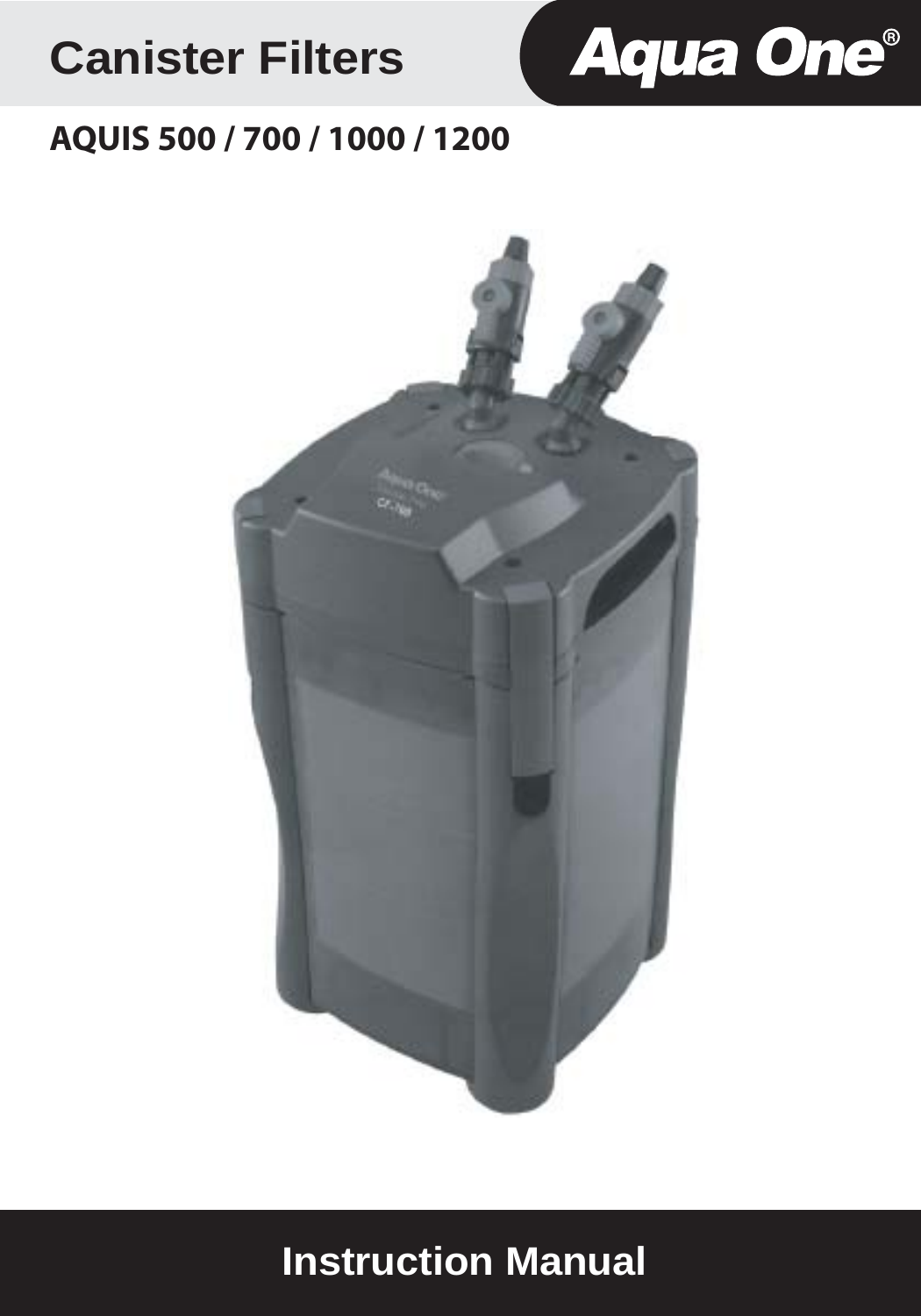**This appliance is not intended for use by children or infirm persons without supervision. Young children should be supervised to ensure that they do not play with the appliance.**

**Warning: To guard against injury, basic safety precautions should be observed, including the following:** 

1. Read and follow all safety instructions before using this appliance.

2. Danger: To avoid possible electric shocks, special care should be taken since water is employed in the use of aquarium equipment. For each of the following situations do not attempt repairs yourself. Return the appliance to an authorised service facility for service or discard the appliance.

a) If the filter head falls into water, do not reach for it, unplug it and then retrieve it. If the electrical components of the appliance get wet, unplug the appliance immediately (non immersible equipment only).

b) If the filter shows any sign of abnormal water leakage, immediately unplug it from the power source.

c) Carefully examine the filter after installation. It should not be plugged in when there is water on parts which are not intended to be wet.

d) Do not operate any filter if it has a damaged cord or plug, or if it is malfunctioning, or dropped or damaged in any manner.

A "drip loop" (See the diagram) should be arranged by the user for each cord connecting an aquarium component to a receptacle. The drip loop is the part of the cord below the level of the receptacle or the connector if an extension cord used. It is used to prevent water traveling along the cord and coming in contact with the receptacle.

If the plug or receptacle does get wet, do not unplug the appliance. Disconnect the fuse or circuit breaker that supplies the power to the appliance, then unplug and examine for presence of water in the receptacle.

3. Close supervision is necessary when the appliance is used by or near children.

4. Always unplug the filter from the electrical outlet; when not in use, before putting on or taking off parts, before any type of maintenance, or cleaning.

 Never yank the cord to pull it from the outlet. Grasp the plug and unplug to disconnect.

5. Do not use the filter for reasons other than the intended use. The use of attachments that are not recommended or sold by the filter manufacturer may cause the product to be unsafe. This is not recommended.

6. Do not install or store the filter where it will be exposed to weather or temperatures below freezing.

7. Make sure any component mounted on a tank is securely installed before operating it.

8. Read and observe all the important notices on the filter.

9. Ensure input voltage is the same voltage as your local power supply.

10. If an extension cord is necessary, a cord with a proper rating should be used. Care should be taken to arrange the cord so that it will not be tripped or pulled.

11. A **G.F.C.I** (Ground fault circuit interrupter) & surge protector is recommended for all electrical appliances.

12. Ensure your hand is dry when turning the power switch on/off and when inserting/removing the power cord from the receptacle.

13. If you are in any doubt about the electrical installation or safety of this product you must consult a qualified electrician.



**For Guarantee Conditions, please refer to the Guarantee form that is enclosed with this product.**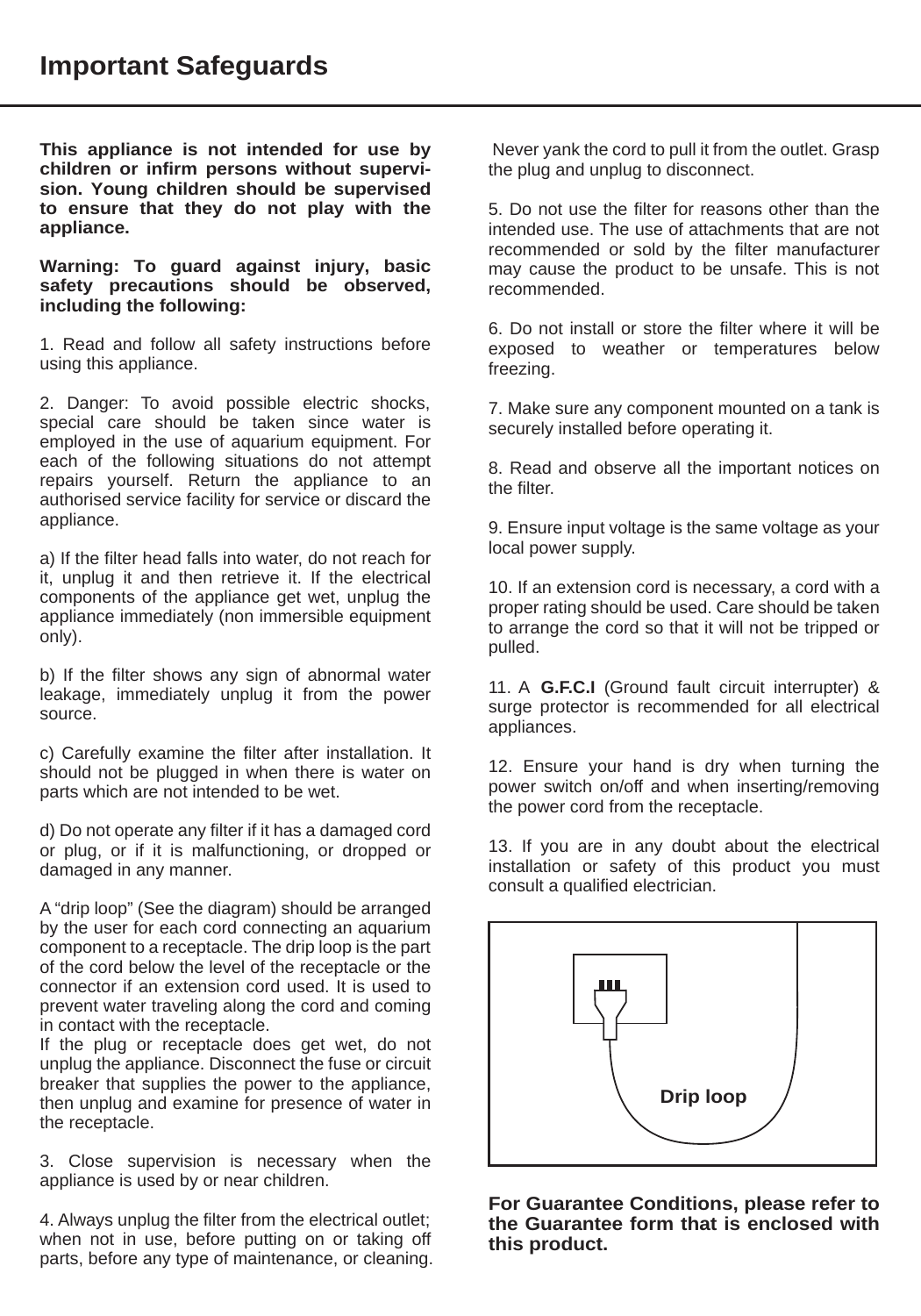**Connecting your appliance to the mains electricity supply - Country specific instructions.**

#### **United Kingdom**

The plug supplied with this product is a sealed plug and we do not recommend removing or changing it. However, should the need arise, only a suitable plug should be connected using the following diagram 1

An approved earth leakage circuit breaker (RCCB) or otherwise known as an Residual circuit current device (RCCD) must be also fitted in the supply line.

**IF YOU ARE IN ANY DOUBT ABOUT INSTALLING YOUR APPLIANCE YOU SHOULD CONSULT A QUALIFIED ELECTRICIAN.**

#### **Australia, New Zealand and Hong Kong**

In Australia, New Zealand and Hong Kong all products are supplied with fitted plugs. This plug should **NOT** be tampered with in any way or removed. Removal or tampering with the plug invalidates our guarantee offered with this product.



Diagram 1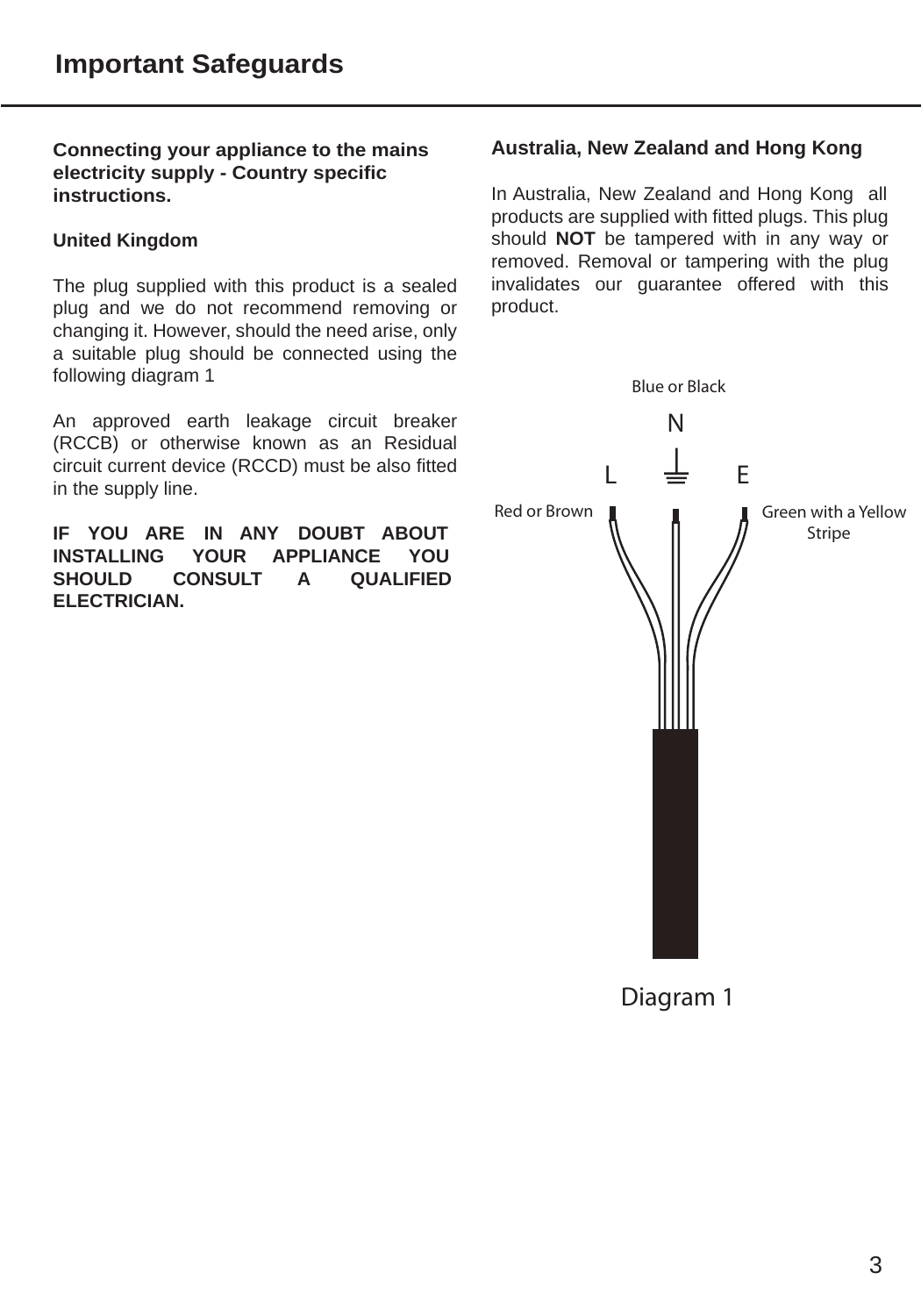Read and follow all the instructions, even if you feel you are familiar with the product and find a place to keep the instructions handy for future reference. Your attention is drawn particularly to the sections concerning **"IMPORTANT SAFEGUARDS"** and the **"GUARANTEE CONDITIONS"**. Please ensure you retain your original purchase receipt in the event that guarantee service is required.

Carefully unpack the filter making sure you keep all the packing material until all the parts of the product have been found and the product has been assembled.

This product is shipped to you in a factory sealed carton. Should the product malfunction in any way or if the unit is damaged and requires replacement, contact the retailer where the product was purchased for inspection.

# **Know Your Filter**

Aquis 500 / 700 / 1000 / 1200



#### **Replacement Parts & Filter Media**

Use Aqua One Genuine Spare Parts Only. See your local Aqua One Dealer and look for the number listed below for the spare part you require. Alternatively you will find these numbers on the silver label located on the product.

| 500/700 Impeller       | 371 |
|------------------------|-----|
| 1000/1200 Impeller     | 391 |
| 500/700 Wool Pad       | 37W |
| 1000/1200 Wool Pad     | 39W |
| 500/700 15ppi Sponge   | 37S |
| 1000/1200 15ppi Sponge | 39S |
| 500/700 35ppi Sponge   | 38S |
| 1000/1200 35ppi Sponge | 40S |
|                        |     |



# *SET UP/PARTS*

- 1. Integrated Tap Connectors
- 2. Pump Head
- 3. Clips
- 4. Canister Body
- 5. Media Baskets
- 6. Filter Media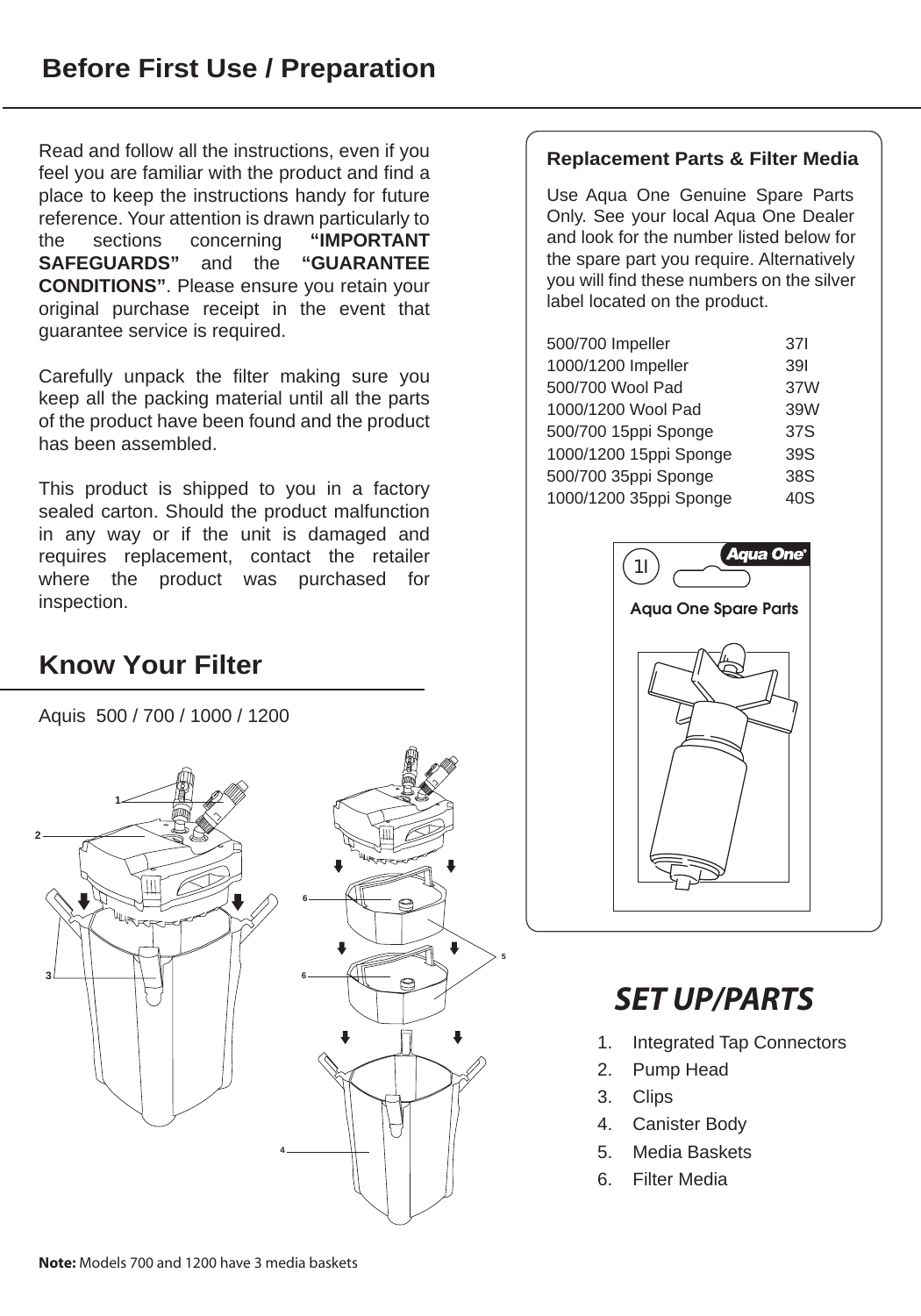

# Aquis 500 Aquis 1000





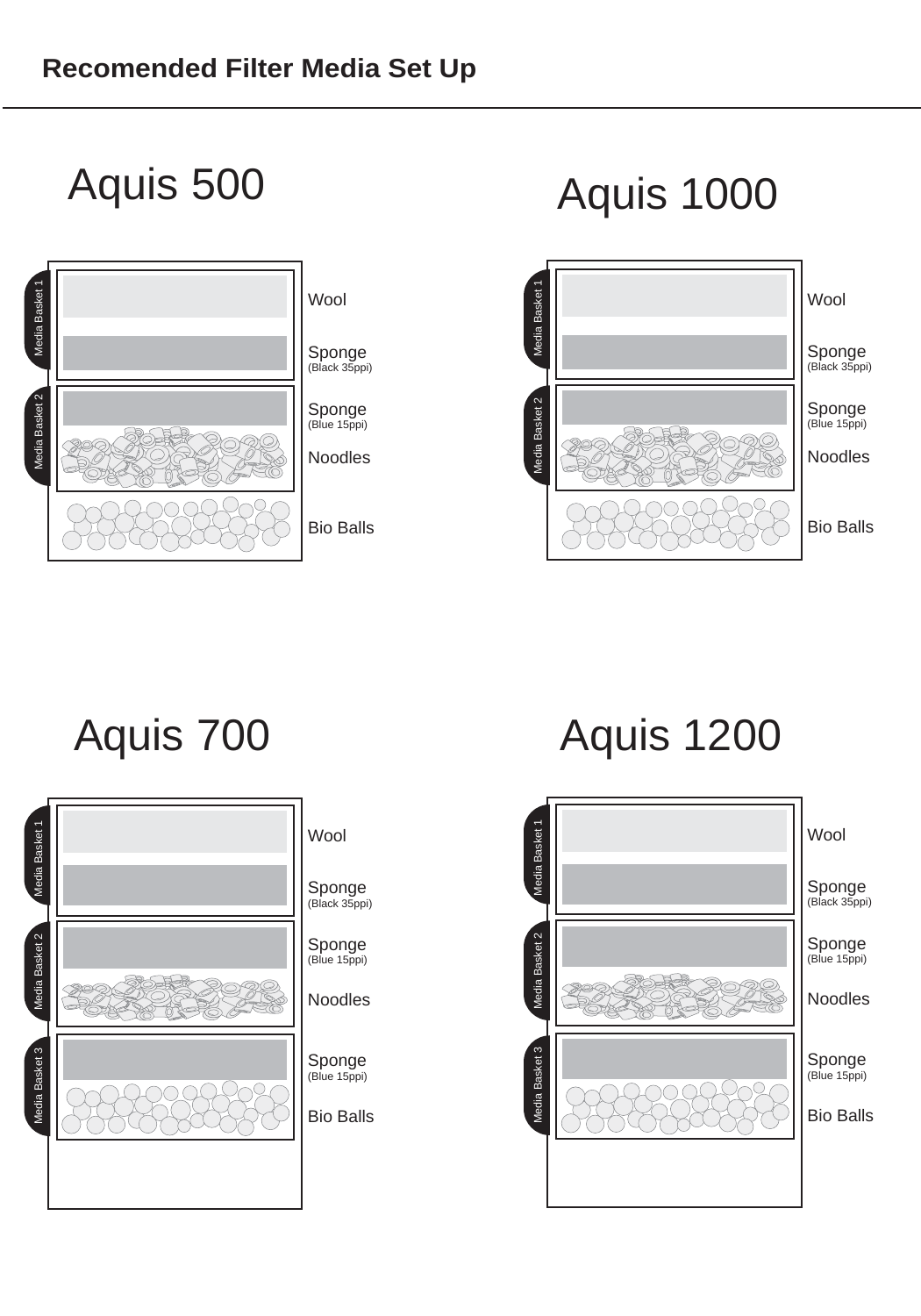1. Remove the 2 boxed accessory packs and the filter unit from the box.

2. Open the filter unit. To do this release the 4 clips located on the corners of the filter. Fig 1



3. Lift the head unit off the canister body. Place it somewhere safe where it will not be stepped on or broken. Fig 2



4. Take the canister body to the sink. Ensure the area is clean and free from detergents.

5. Remove the filter grid and the filter media baskets from the canister. Fig 3



6. Follow the filter media setup instructions on the previous page which apply to your filter. Remember to remove all media from the plastic bags and rinse in tap water to remove excess dust. The simplest way to do this is empty the correct media into its basket and run tap water through it. Rinse the inside of the canister body in tap water also, remember **DO NOT USE ANY SOAPS OR DETERGENTS.** Fig 4



7. Once all the filter media and the canister has been washed and the sponges have been inserted into the filter baskets place the filter media baskets in the correct order (Refer to previous page) back into the canister body. Ensure the filter inlet pipe has the black sealing O-ring at the top of it and that the baskets sit flat on top of each other. The sealing O-ring on the top filter basket is attached to the bottom of the head unit. Fig 5



8. Ensure the filter grid is then placed back on top of the last filter basket. This is very important. Fig 6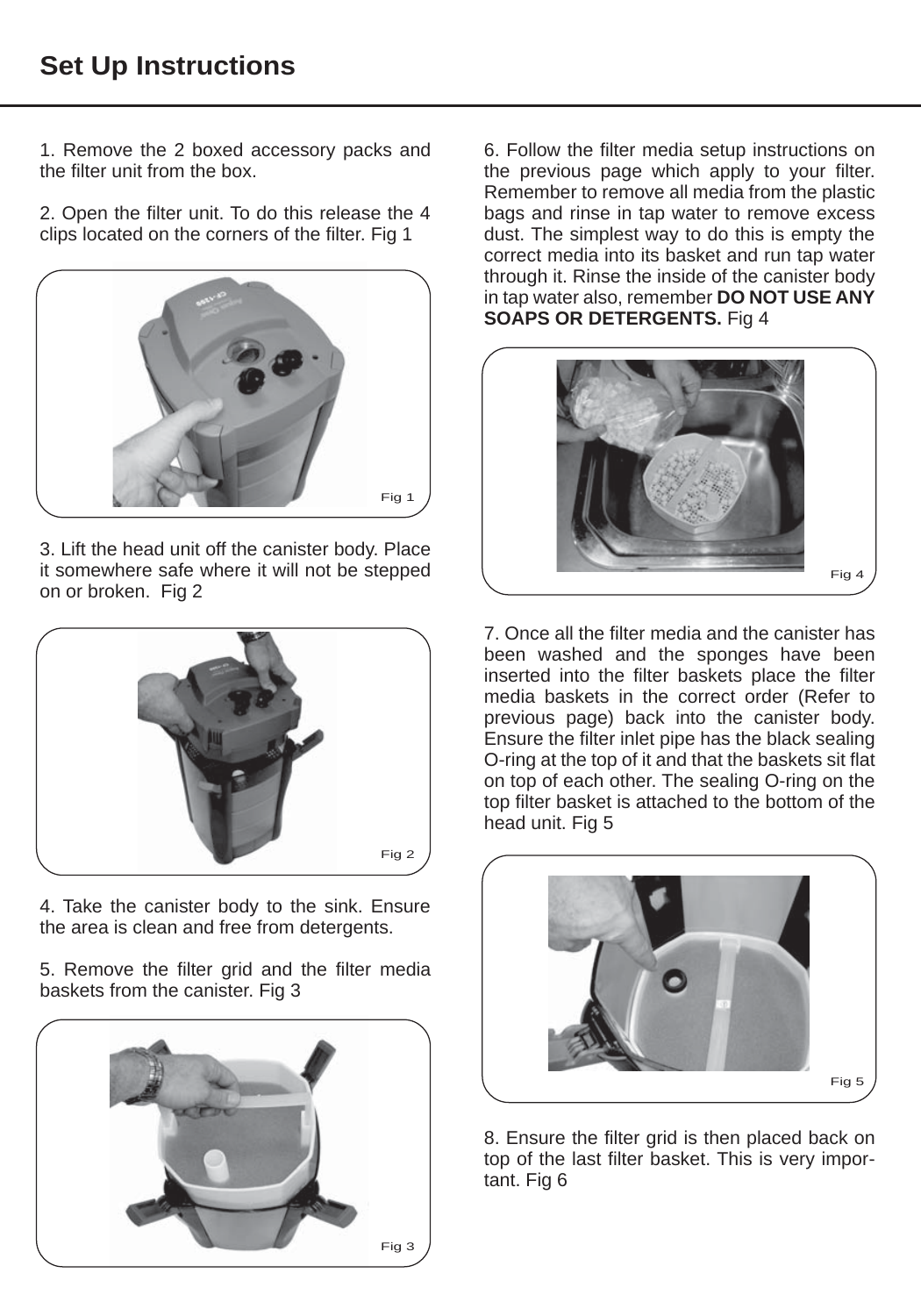# **Set Up Instructions**



9. Prior to installing the head unit, turn it over so you can see the impeller. Make certain that the power cord is not wet and plug it into the receptacle then turn it on and ensure it is working. If the impeller does not turn see Cleaning Your Filter for instructions on how to assess the impeller. Remove the Black sealing O-ring from the feeder pipe. Fig 7 and place it on the filter inlet pipe on the top filter basket. Fig 6



10. Line the filter inlet pipe up with the feeder pipe on the base of the head unit.

11. Press down gently, the bottom of the head unit should be flush with the canister body. Be careful not to jam the power cord in-between the



canister and the head unit. Do not force it together! If it feels tight do not apply any pressure to close it simply, remove the head unit and filter baskets and try again. Fig 8

12. Latch and secure the clips. The filter unit is now ready to be installed. Fig 9



# **Notes**

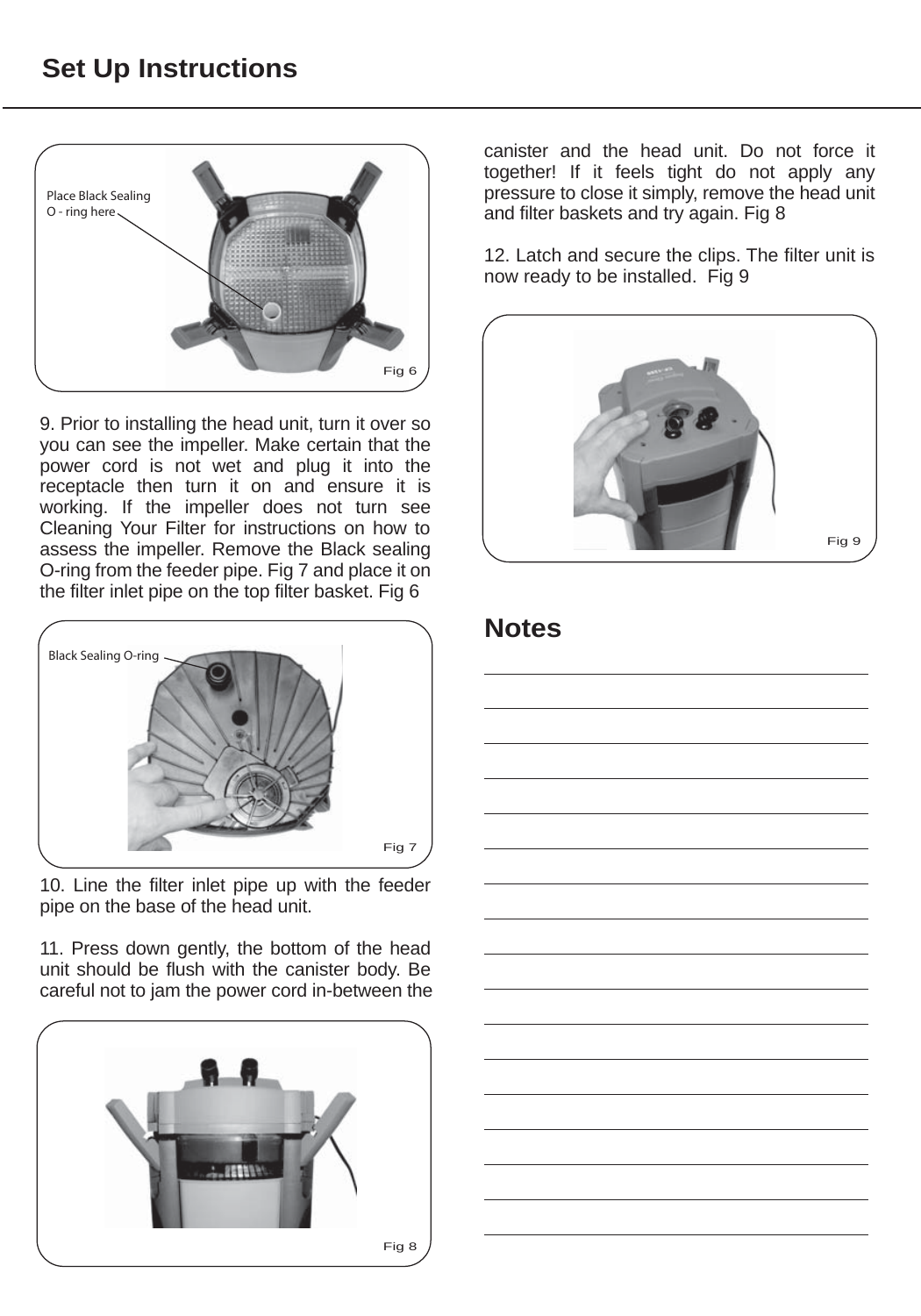# **Installation**

1. Open both of the brown accessory boxes and remove all components from there plastic bags. You will find a set of taps and two pieces of hose. Screw the collar on the taps all the way in. (Clockwise) Fig 1



2. Now push one end of the hose over the hose tail and thread. Push it on as far as possible. Fig 2



3. Now turn the collar anti clock wise to lock in the hose. Do this on both pieces of hose.

4. Attach the taps to the inlet and outlet at the top of the filter head. There is a sticker on each tap and a label on the top of the unit which it corresponds to. **IN** goes to **IN** & **OUT** to **OUT**. Fig 3



5. Be sure not to cross thread the tap as this may crack the seat and cause it to leak. Over tightening the tap will have the same effect. **NO TOOLS ARE REQUIRED. HAND TIGHT IS ENOUGH.**

6. Place the canister in the desired position and feed the hose through the cabinet or stand. Fig 4



7. Choose the outlet you wish to use and assemble it. You will find you have 2 Walking Sticks; the shorter one is generally used for the outlet. However if you have a shallow aquarium you can use the longer one.

8. **Outlet option 1** is the Spray Bar, this can be set up to run along the back or side wall of the aquarium.



9. Attach a Joiner (b) on to the shorter side of the Walking Stick (a), insert an Elbow (c) into that. Then attach another Joiner (b) onto the other end of the Elbow. (c) Insert the Spray Bar (e) into the other end of the Joiner (b) . Press together firmly. Attach Suction Cups (d) to the Spray Bar.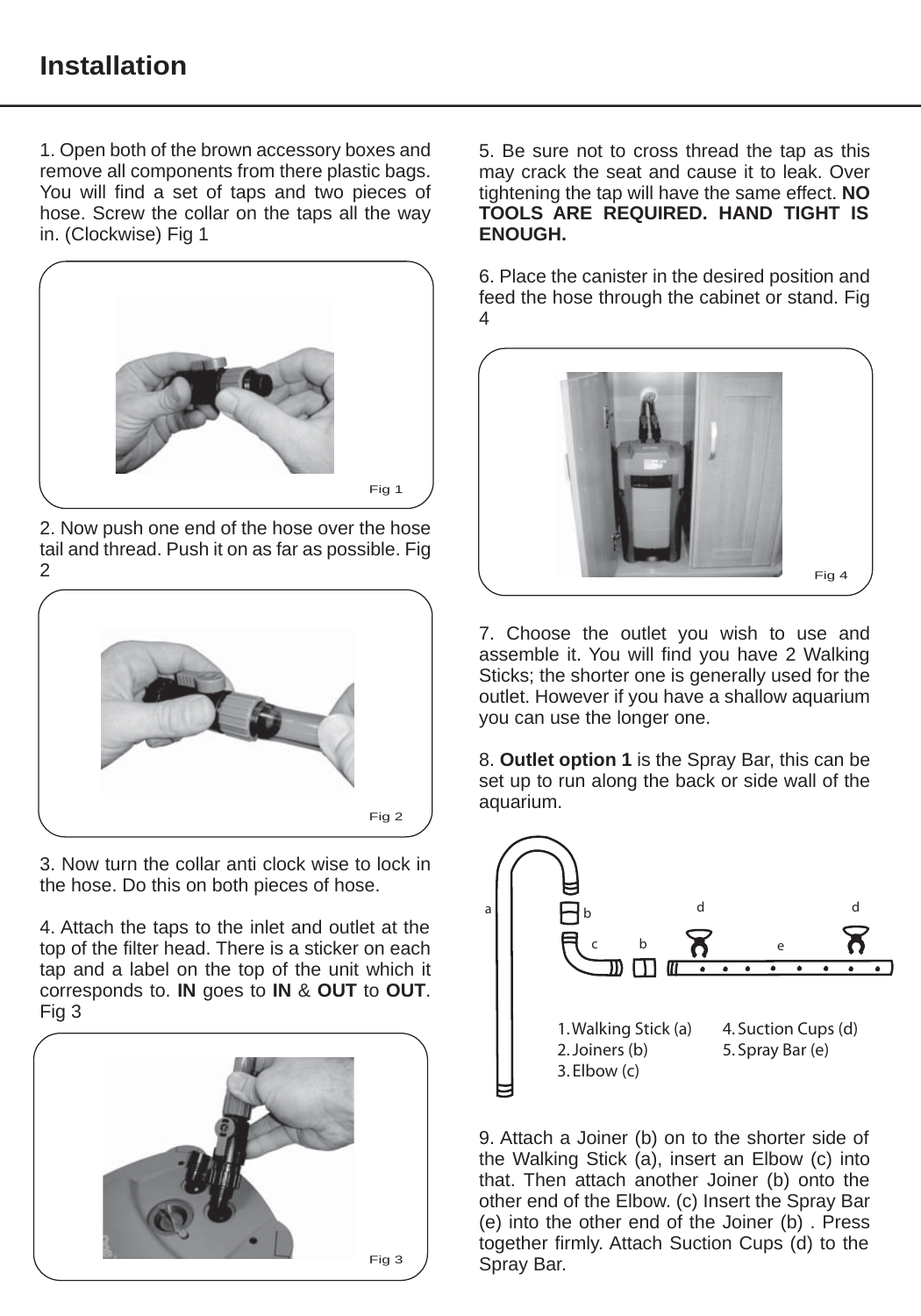# **Installation**



21. Repeat steps 19 to 22 for the outlet.

22. Place the suction caps on the spray bar or duck bill then attach it to the back or side of the aquarium. Fig 11



23. You are now ready to start your filter.

# **Starting Your Filter**

#### **METHOD 1**

**NOTE:** Your aquarium must be filled with water to prime your filter. Ensure both taps are in the on position by shifting the plastic lever from the **OFF** (Horizontal position) to the **ON** (Vertical position). **NOTE:** Once the filter is running, double check the fittings and seals for water tightness. Fig 1



1. Temporarily detach the outlet from the tubing. Either the Spray Bar or the Duck Bill. Fig 2



2. Place your mouth over the end of the outlet and create siphon effect by sucking on the tube. Fig 3



3. Once the siphon begins, lower the outlet tube into a bucket. Fig 4



4. Now wait until the siphon continues to fill the canister and eventually overfill into the bucket via the outlet pipe.

5. The filter is primed when the intake pipe and filter is completely filled with water.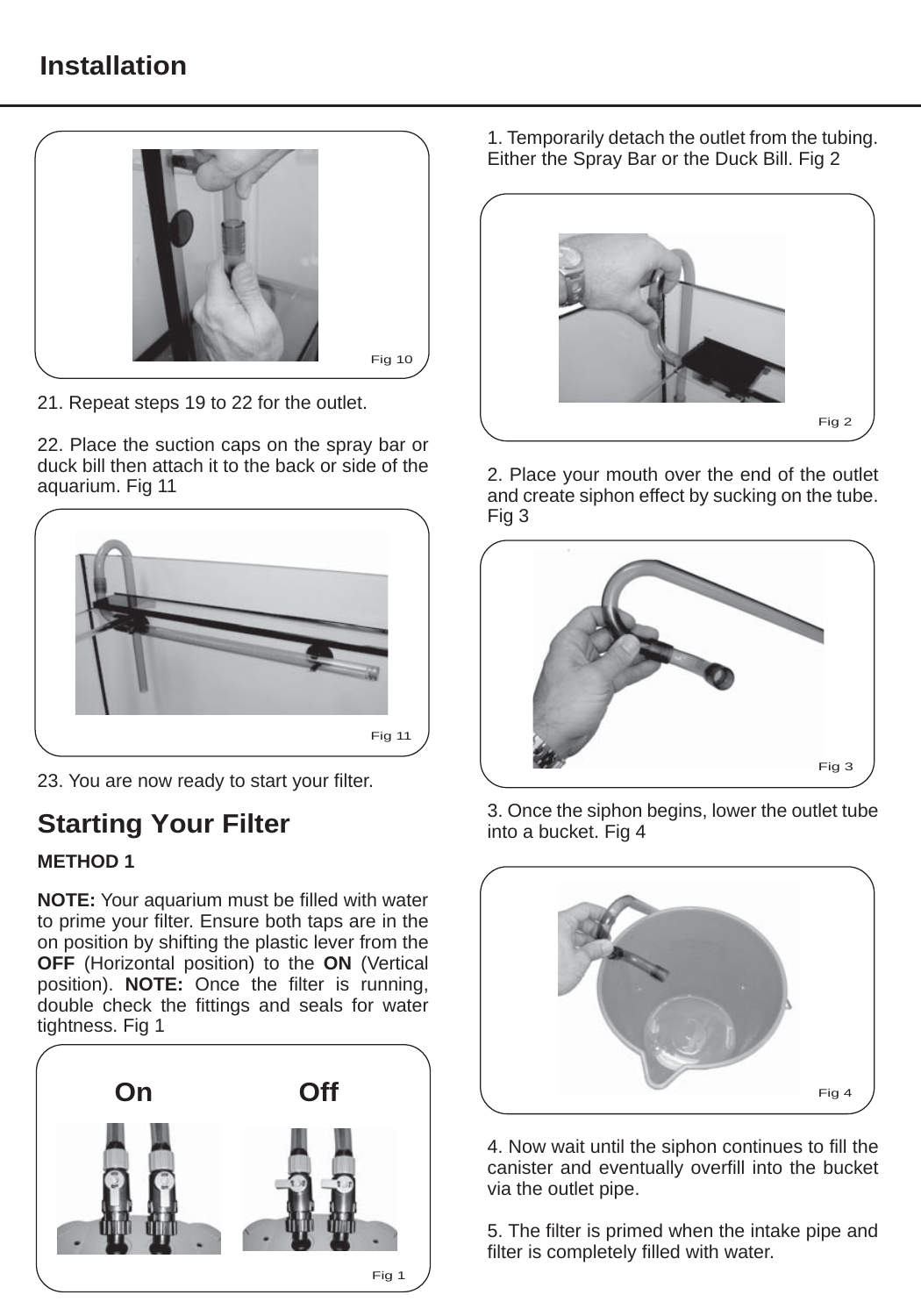# **Starting Your Filter**

6. Now place your thumb over the open end of the tubing or turn the taps to the off position.

7. Reattach hose to the outlet pipe and affix the outlet pipe to your aquarium.

- 8. Turn the taps back to the **ON** position.
- 9. Now the Canister Filter is ready to be plugged in. Fig 5



#### **METHOD 2**

1. Carefully remove the priming cap on the top of the head unit by gently pushing the red safety button outward and rotating the priming cap until it comes off. Fig 6



2. Fill the pump lid housing to the brim and replace the priming cap. Fig 7



3. Make sure that the priming cap locks firmly back into the red safety button. Fig 8



4. Now the Canister Filter is ready to be plugged in.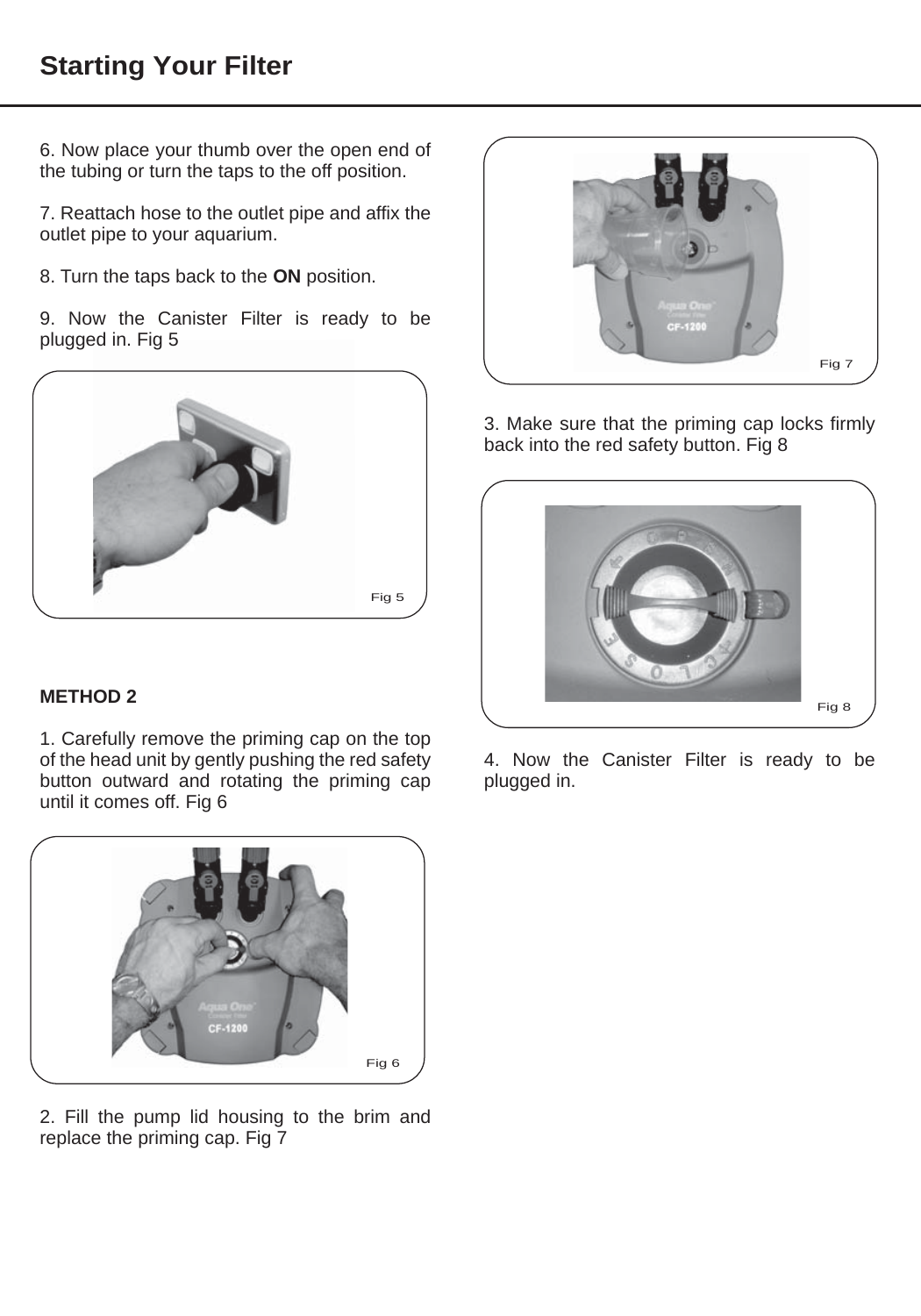1. Turn the canister filter off at the socket and unplug.

2. Turn both of the taps to the off position. Fig 1



3. Place a towel or a shallow container under the canister unit. This will prevent any water spilling onto your cabinet or stand and damaging it.

4. Disconnect the taps from the head unit by unscrewing them. Undo the collar closest to the head of the filter. Not the ones on the same side as the hose. Please note some water will leak out. Fig 2



5. Fill a bucket with water from your aquarium and take it to the sink or wherever you intend to clean your filter. Keep in mind cleaning your filter can be messy, cleaning is recommended outside or at a sink. Ensure the area is clean and free from soaps and detergents.

6. Open the canister. Release the 4 clips and remove the head unit, place it somewhere safe where it will not be trodden on or broken.

7. Remove the filter grid, extend the handles on the media baskets and remove them from the canister body. Fig 3



8. Remove the filter sponges and the white wool from the media baskets and dunk the baskets with the bioballs and ceramic noodles (Or any other type of biological media which may be in them) several times into the bucket. This will clear some of the dirt that can build up and clog the media and prevent the good bacteria which aid in breaking down pollutants in your aquarium from being killed by the chlorine in tap water.

9. Either replace or rinse the white wool pad using a high pressure hose. It should be replaced regularly or when it begins to deteriorate and can no longer be cleaned properly.

10. The sponges can also be rinsed in the bucket of aquarium water (Providing the water is not dirty. Replace if necessary) they will also require replacement eventually as over time they clog and prevent water from traveling through them easily.

11. Empty the bucket of aquarium water into the canister body. (Avoid tipping any dirt which may have settled on the bottom of the bucket into the canister)

12. If you have a Aquis 500 or 1000 your bioballs are located here. Simply swirl the filter around to loosen and dirt on the bioballs off and then empty the canister body ensuring the bioballs do not fall out.

13. Place the sponges back into there respective positions and reinsert the media baskets back into the canister body ensuring that each media basket sits nicely on top of the other.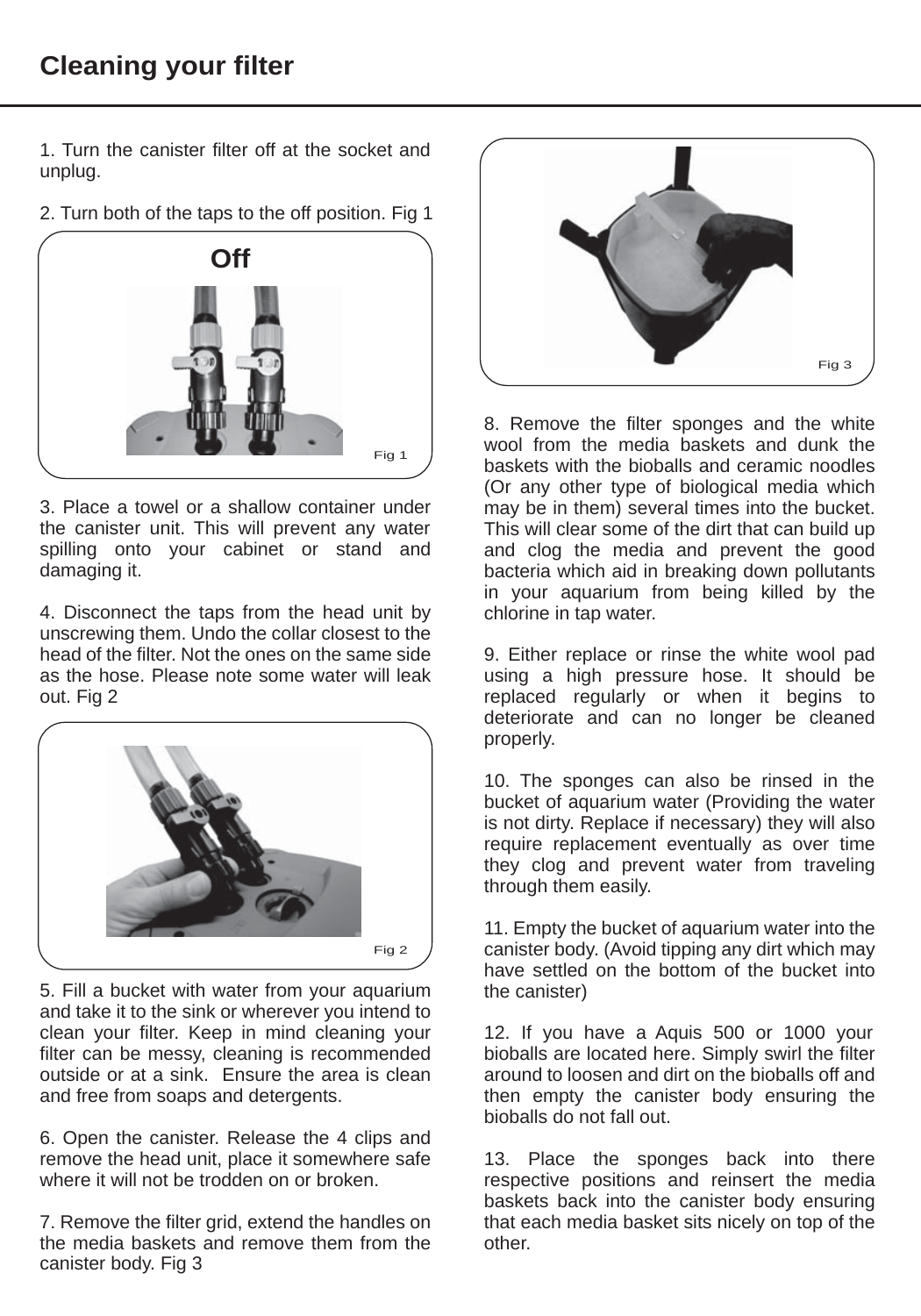# **Cleaning your filter**

14. The impeller should also be cleaned when ever the filter is disassembled.

15. Turn the head unit over and turn the impeller locking cover anti clock wise and remove it. Fig 4



16. Then pull the impeller cap off and remove the impeller. Fig 5



17. Clean the impeller well and the outlet channel using a double ended pipe brush. Fig 6



18. Use the double ended pipe brush and clean the inlet tube which runs through the base of the head unit. Fig 7



19. Pull the rubber end cap off the shaft of the impeller and run water through the hole in the middle of the impeller. Clean any debris which may have built up on the shaft off, along with any slime build up on the impeller. Fig 8



20. Put the impeller back together and ensure that it rotates freely on the shaft. Then reassemble the head unit, ensure there is no water on the power cord, plug the head unit in and turn on. Make certain the impeller is spinning. Turn it off. Reassemble the filter unit. Apply an aquarium safe lubricant to the O-ring on the head unit. This will provide a better water seal and make the removal of the head easier next time the filter has to be disassembled for maintenance. Fig 9

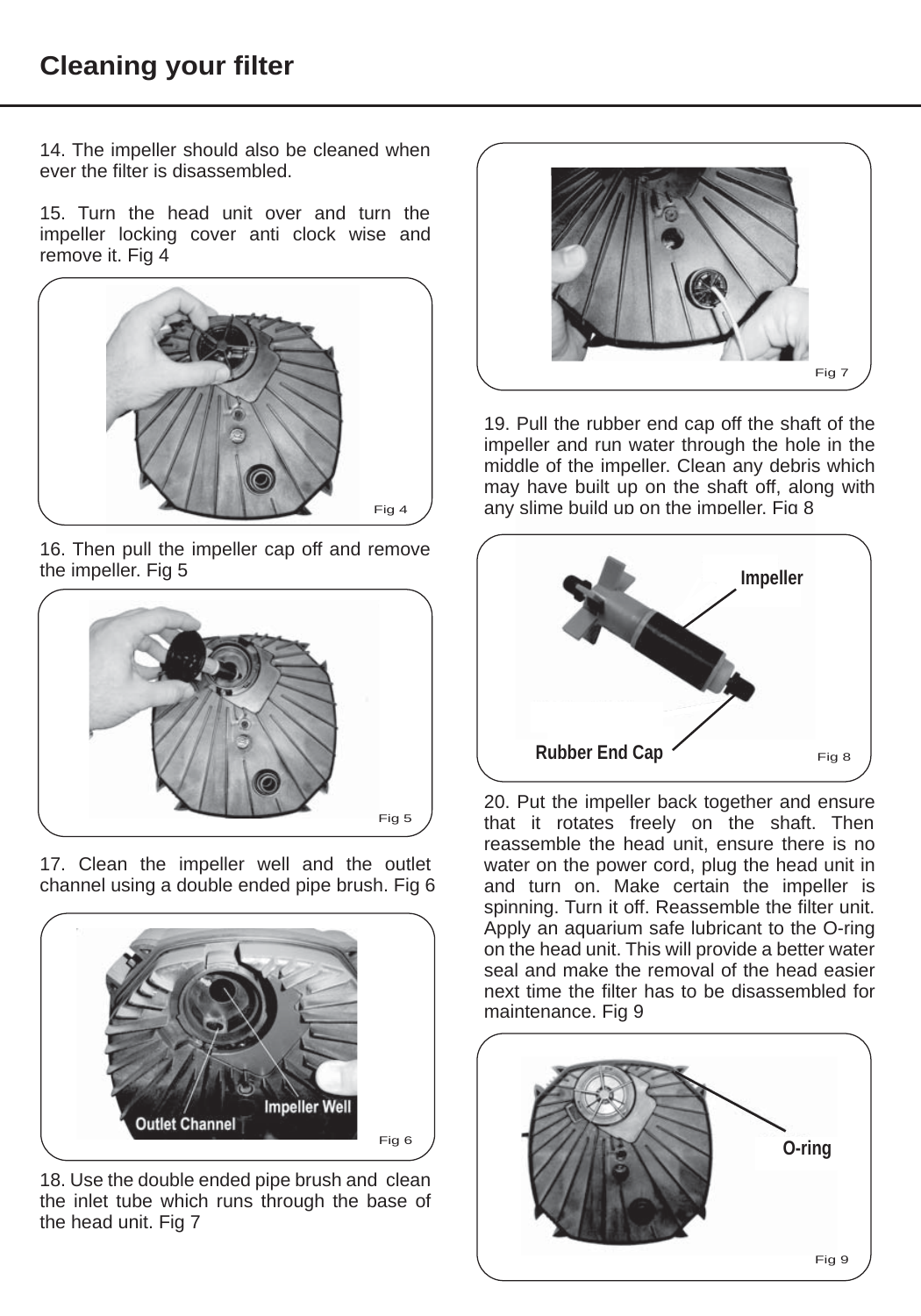10. You can determine how long or short you want the Spray Sar. If you would like it shorter simply use a hack saw to cut it. Be careful not to cut and throw the side away with the end cap in it. DO NOT cut it too short. This will increase back pressure on the impeller and may cause the pump to become noisy!

11. If you would like to extend the Spray Bar simply remove a Joiner (b) from the spare elbow and attach between the two Spray Bars (e). Make certain that the Spray Bar with the end cap in it is installed at the end.

12. **Outlet option 2** is the Duck Bill outlet, this can simply be set up any where along the back wall or side wall of the aquarium.

13. Attach a Joiner (g) into the shorter side of the Walking Stick. (F) Insert a Elbow (h) into the Joiner (g) then attach the Duck Bill (i) onto the other end of the elbow. (h) Press together firmly. Attach the Suction Cups (j) to the Walking Stick. (f) Fig 6



14. Use the second Walking Stick (k) for the Inlet. Simply attach the Strainer (l) to the longer side of the Walking Stick (k). Then Attach two Suction Cups (m). Fig 7



15. You will notice in your accessory boxes an extension for very deep aquariums. Attach the extension onto the bottom of the Walking Stick (k) then the Strainer (l) onto the bottom of the extension.

16. Install the inlet first. (One with the Strainer (l) Place it into the aquarium, stick it to the glass wall. Fig 8



17. Pull the hose from the inlet side of the filter up next to the inlet Walking Stick and line up.

18. Measure a good 10cm more that what you need past the bottom of the Walking Stick. Fig 9



19. Cut the hose using a sharp blade, try to cut it straight and be careful not to cut yourself.

20. Force the hose onto the Walking Stick. You should be able to get it on 2.5 to 3cm. Fig 10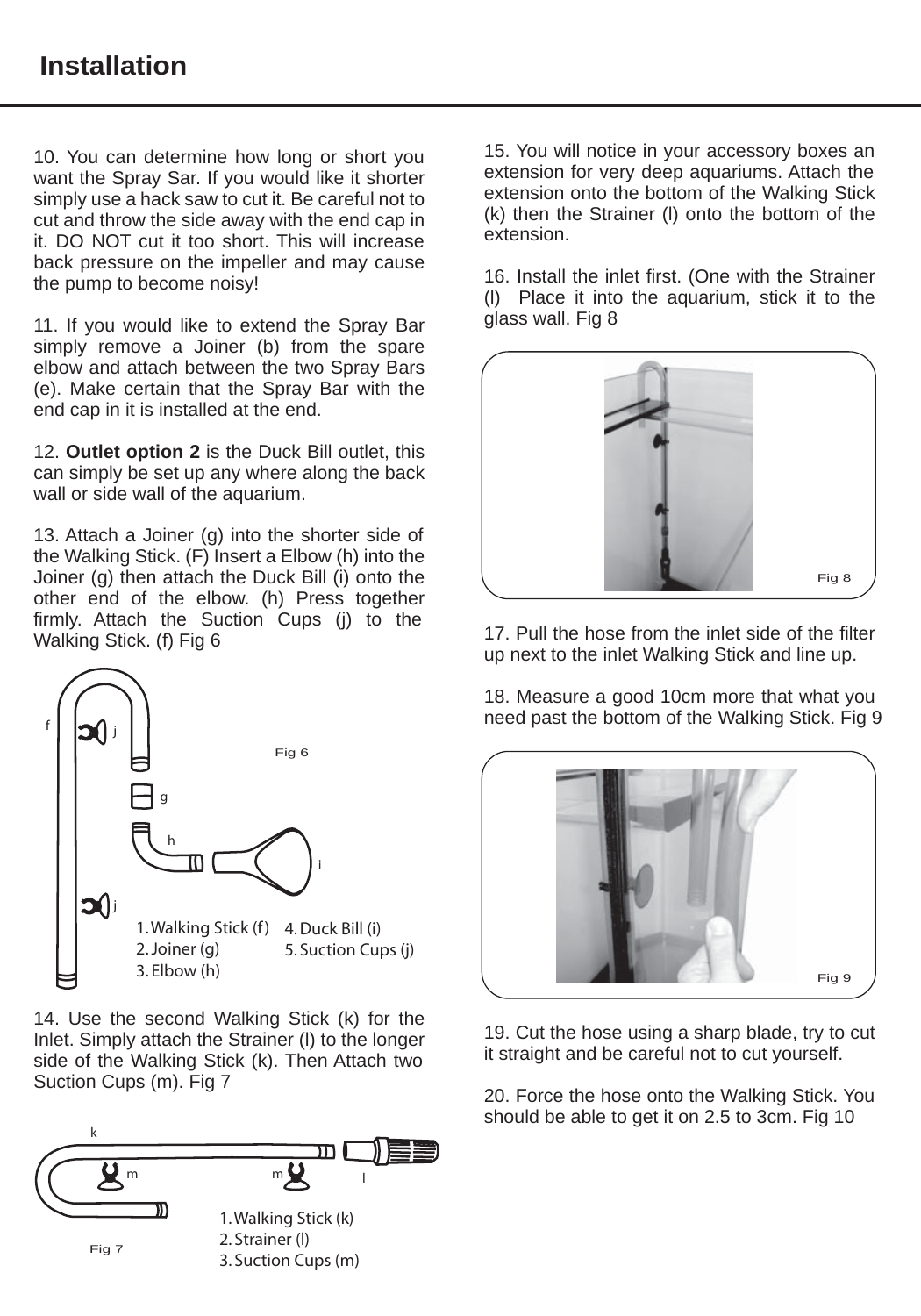21. Check your inlet, outlet tubes and hoses. If residue has built up on the inside of them remove them from the aquarium. Take to the sink, run hot water through them to loosen the slime. Run a double ended pipe brush through them, and flush again with hot water. This build up will reduce the flow rate of your filter considerably, so clean when ever it is possible.

22. Return the canister filter to your cabinet or stand and reattach the taps.

23. Refer to the section in this instruction manual Starting You Filter for details on restarting the unit.

# **Trouble Shooting**

## **THE FILTER UNIT IS LEAKING**

1. Check all O-rings are in place and that they are not damaged or soiled.

2. Re-apply tank safe silicon lubricant.

3. The media baskets may not aligned properly.

4. The inlet pipe on the pump head is not aligned with the media basket flow through pipe.

## **THE FILTER WILL NOT PRIME**

1. Check tubing for kinks.

2. Make sure both taps are in the on position *(vertical).*

3. The aquarium needs to be filled.

4. Make sure the intake tube and/or intake strainer is not blocked.

5. Ensure the hoses are connected to the unit correctly. **IN** to **IN** and **OUT** to **OUT**.

## **THE FILTER WILL NOT START**

1. As the previous tips.

2. Check the impeller and shaft are in good condition.

3. Verify the filter is plugged in.

#### **LOW WATER FLOW**

- 1. As both previous tips.
- 2. Clean the filter media.
- 3. Clean the intake and outlet pipes.
- 4. Clean all tubing.

#### **BOTH WATER & AIR COMING FROM OUTLET PIPE**

- 1. Leave 3-5 minutes.
- 2. Make sure an air stone is not operating near the intake strainer.
- 3. Check all tubing is connected firmly.

4. Check all O-rings and re-apply tank safe silicon lubricant.

5. Gently rock filter back and forth trying to discharge the air in the canister.

#### **FILTER IS MAKING NOISE**

- 1. As per previous tips.
- 2. Outlet or inlet flow is restricted.

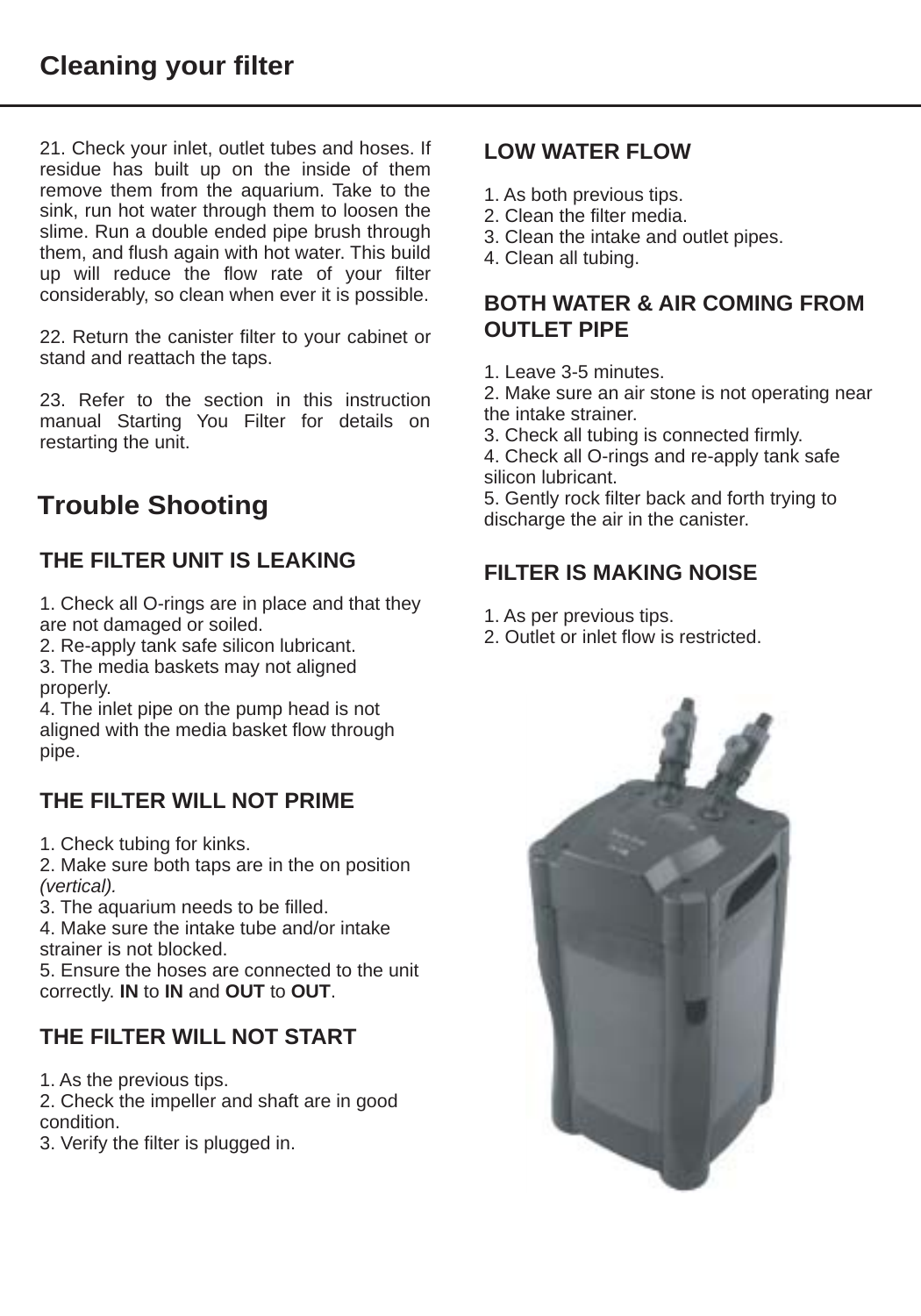**Canister Model:** AQUIS 500 **Number of Media Baskets:** 2 **Dimensions:** 18.5 x 27 x 18.5cm **Max Aquarium Volume:** Up to 100L **Operating Flow Rate\*:** 350L\hr **Maximum Flow Rate\*\*:** 500L\hr **Max Head Height:** 1.5M **Filter Volume:** 5 Litres **Power Requirements:** 220 ~ 240V **Power Consumption:** 15W **Suitable:** Coldwater, Tropical, Marine

**Canister Model:** AQUIS 700 **Number of Media Baskets:** 3 **Dimensions:** 18.5 x 33 x 18.5cm **Max Aquarium Volume:** Up to 150L **Operating Flow Rate\*:** 400L/hr **Maximum Flow Rate\*\*:** 600L\hr **Max Head Height:** 1.7M **Filter Volume:** 6.5 Litres **Power Requirements:** 220 ~ 240V **Power Consumption:** 20W **Suitable:** Coldwater, Tropical, Marine

**Canister Model:** AQUIS 1000 **Number of Media Baskets:** 2 **Dimensions:** 22 x 32 x 22cm **Max Aquarium Volume:** Up to 200L **Operating Flow Rate\*:** 700L\hr **Maximum Flow Rate\*\*:** 1000L\hr **Max Head Height:** 1.8M **Filter Volume:** 8.5 Litres **Power Requirements:** 220 ~ 240V **Power Consumption:** 30W **Suitable:** Coldwater, Tropical, Marine

**Canister Model:** AQUIS 1200 **Number of Media Baskets:** 3 **Dimensions:** 22 x 40 x 22cm **Max Aquarium Volume:** Up to 250L **Operating Flow Rate\*:** 750L/hr **Maximum Flow Rate\*\*:** 1100L\hr **Max Head Height:** 2M **Filter Volume:** 12 Litres **Power Requirements:** 220 ~ 240V **Power Consumption:** 35W **Suitable:** Coldwater, Tropical, Marine

\* Operating flow rates are based on a typical set-up with the canister filter placed under the aquarium, in a cabinet complete with filter media, pumping to a total height of 120cm, not including spray bar or duck bill attachment.

Maximum flow rates are based on measurements taken as the water exits the filter unit when it is positioned next to the aquarium with no filter media in the canister.